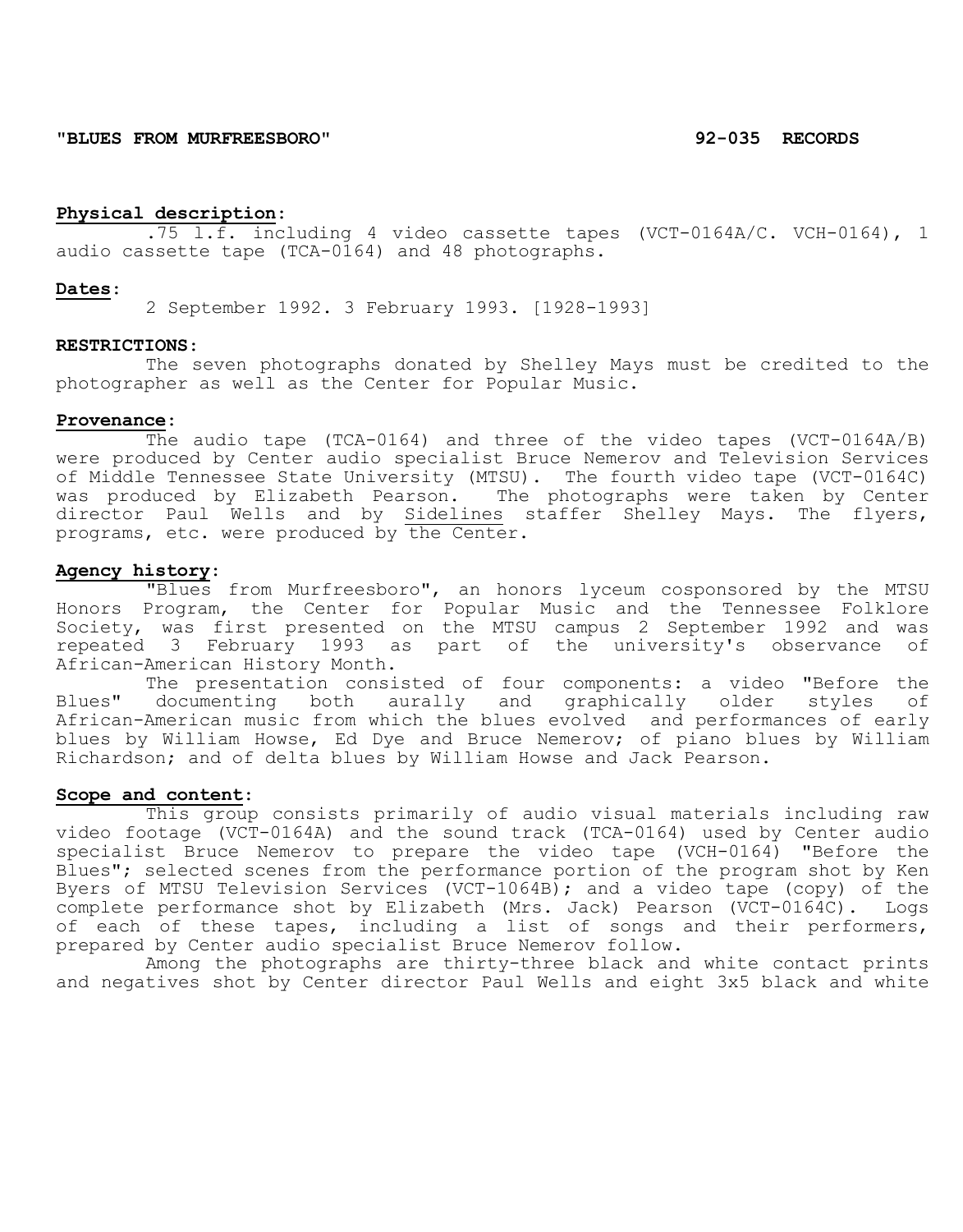prints made from his negatives and four 5x7 and three 8x10 black and white prints shot by Sidelines staffer Shelley Mays.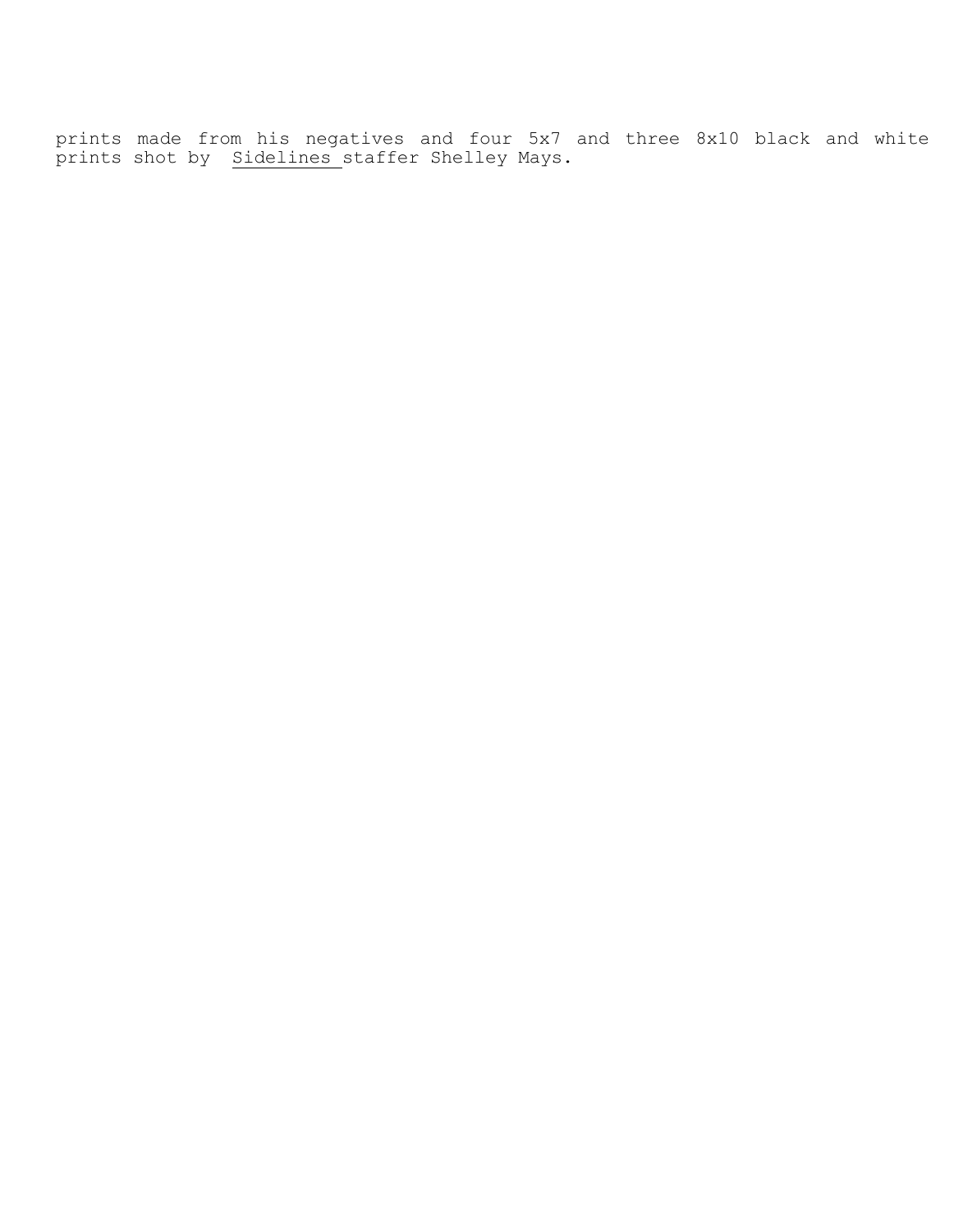# **Scope and content** (continued):

Printed documentation includes flyers, newspapers announcements and programs with an essay describing the evolution of the blues and annotations of the songs performed written by Charles Wolfe of MTSU from each presentation and an article and photographs which were published in Sidelines following the first lyceum.

## **Location**:

Audio and video tapes are filed first by format, then by tape number in the audio visual archives. Photographs are filed under "Blues from Murfreesboro" in the subject iconographic file. Printed documents are filed by accession number with other manuscripts.

### **Related material**:

There is additional information on the Center's participation in this event filed with other project files in the Center's administrative records.